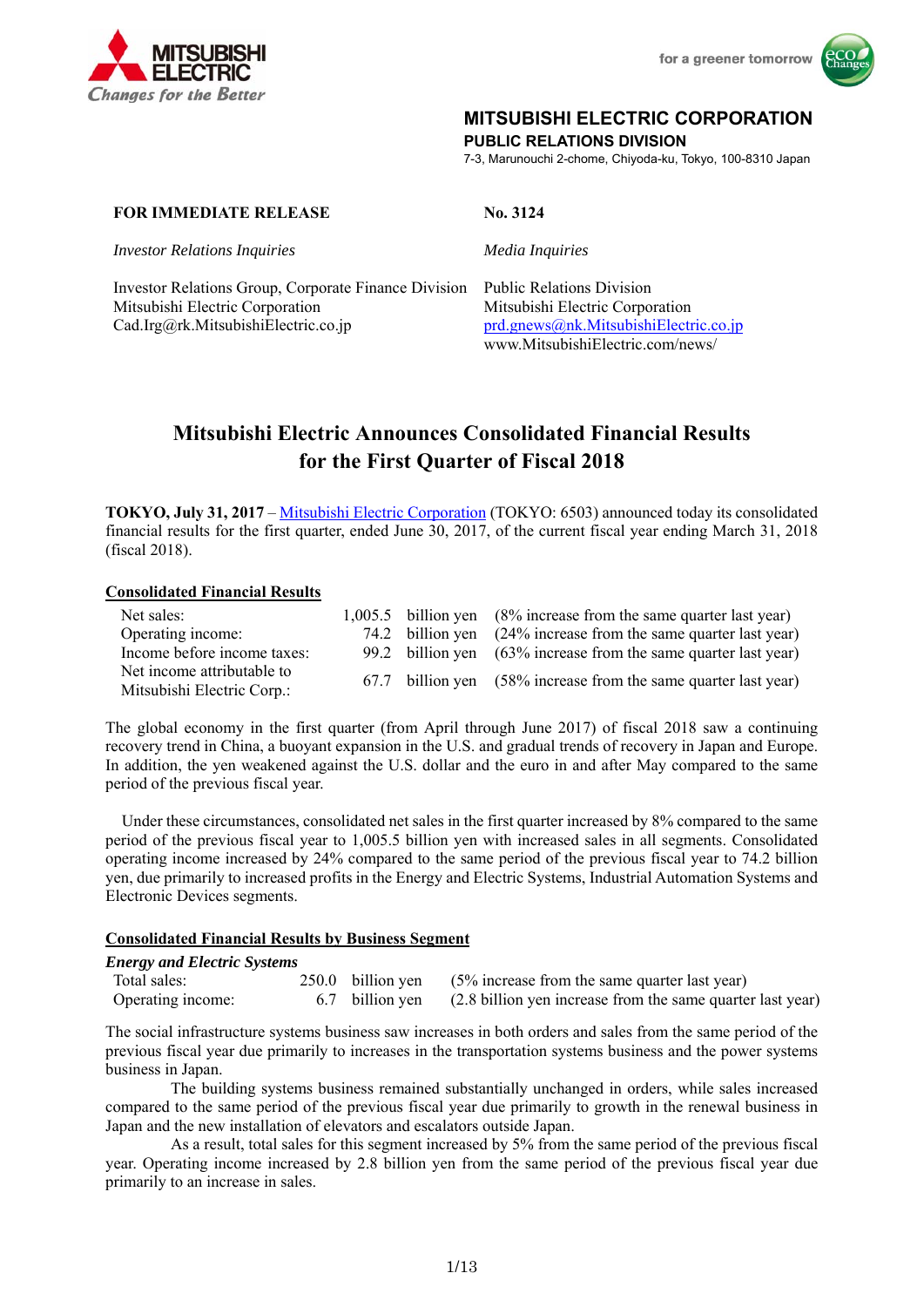#### *Industrial Automation Systems*

| Total sales:      |  | 350.8 billion yen (16% increase from the same quarter last year)             |
|-------------------|--|------------------------------------------------------------------------------|
| Operating income: |  | 49.8 billion yen (17.4 billion yen increase from the same quarter last year) |

The factory automation systems business saw increases in both orders and sales from the same period of the previous fiscal year due primarily to growth in capital expenditures in the fields of organic light emitting diodes (OLED) mainly in Korea, smartphones and electric cars in China as well as buoyancy in exports by machinery manufacturers in Japan.

The automotive equipment business saw increases in both orders and sales from the same period of the previous fiscal year due primarily to buoyancy in the car sales markets in Europe as well as Japanese car manufacturers experiencing increases in sales volume in China.

 As a result, total sales for this segment increased by 16% from the same period of the previous fiscal year. Operating income increased by 17.4 billion yen from the same period of the previous fiscal year due primarily to an increase in sales.

#### *Information and Communication Systems*

| Total sales: |  | 80.1 billion yen (9% increase from the same quarter last year)                                           |
|--------------|--|----------------------------------------------------------------------------------------------------------|
|              |  | Operating income (loss): (2.2 billion yen) (0.9 billion yen improvement from the same quarter last year) |

The telecommunications systems business saw decreases in both orders and sales compared to the same period of the previous fiscal year due primarily to decreased demand in communications infrastructure equipment.

The information systems and service business saw an increase in sales compared to the same period of the previous fiscal year, mainly owing to an increase in the system integrations business.

The electronic systems business saw a decrease in orders compared to the same period of the previous fiscal year due to a decrease in large-scale projects in the space systems business, while sales experienced an increase compared to the same period of the previous fiscal year due primarily to progress with large-scale projects in the defense systems business.

As a result, total sales for this segment increased by 9% compared to the same period of the previous fiscal year. Operating income improved by 0.9 billion yen from the same period of the previous fiscal year due primarily to an increase in sales and improvements in profitability.

#### *Electronic Devices*

| Total sales:      |  | 48.1 billion yen (23% increase from the same quarter last year)            |
|-------------------|--|----------------------------------------------------------------------------|
| Operating income: |  | 3.0 billion yen (2.0 billion yen increase from the same quarter last year) |

The electronic devices business saw an increase in orders, while sales rose by 23% from the same period of the previous fiscal year due to an increase in demand mainly for power modules used in industrial and consumer applications as well as the resolution of negative influences caused by the 2016 Kumamoto earthquakes in the previous fiscal year.

Operating income increased by 2.0 billion yen compared to the same period of the previous fiscal year due primarily to an increase in sales.

#### *Home Appliances*

| Total sales:      |  | 269.8 billion yen (3% increase from the same quarter last year)             |
|-------------------|--|-----------------------------------------------------------------------------|
| Operating income: |  | 24.1 billion yen (7.6 billion yen decrease from the same quarter last year) |

The home appliances business saw an increase in sales of 3% from the same period of the previous fiscal year due to an increase in sales of air conditioners for Europe, China and Japan.

Operating income decreased by 7.6 billion yen compared to the same period of the previous fiscal year due primarily to increases in material prices and sales expenses.

#### *Others*

| Total sales:      |  | 170.6 billion yen (9% increase from the same quarter last year)            |
|-------------------|--|----------------------------------------------------------------------------|
| Operating income: |  | 2.1 billion yen (0.5 billion yen decrease from the same quarter last year) |

Sales increased by 9% compared to the same period of the previous fiscal year due primarily to an increase in sales at affiliated companies involved in materials procurement.

Operating income decreased by 0.5 billion yen compared to the same period of the previous fiscal year due primarily to a shift in project portfolio.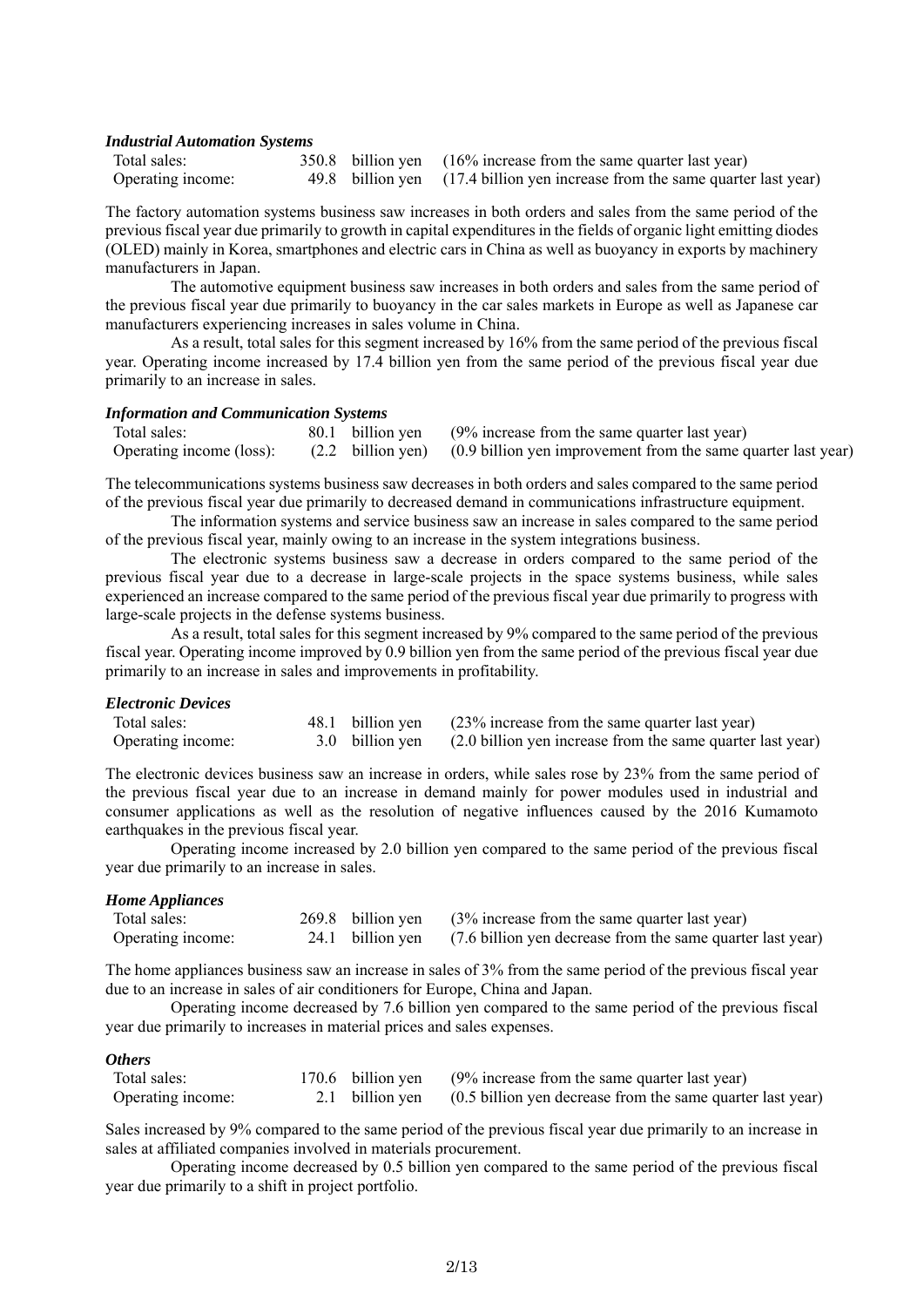### **Financial Standing**

### *An analysis on the status of assets, liabilities and equity on a consolidated basis*

Total assets as of the end of this fiscal quarter decreased from the end of the previous fiscal year by 54.8 billion yen to 4,117.3 billion yen. The change in balance of total assets is mainly attributable to increases in the balances of cash and cash equivalents by 50.4 billion yen, and of inventories by 80.3 billion yen as a result of work-in-process as recorded in commensurate with progress in job orders under pertinent contracts, while trade receivables decreased by 168.2 billion yen primarily as a result of credit collection.

Total liabilities decreased from the end of the previous fiscal year by 79.6 billion yen to 1,951.9 billion yen. The outstanding balances of debts and corporate bonds decreased by 0.2 billion yen from the end of the previous fiscal year to 351.8 billion yen, resulting in a rise in the ratio of interest bearing debt to total assets to 8.5%, representing a 0.1 point increase compared to the end of the previous fiscal year. Trade payables decreased by 56.6 billion yen, and retirement and severance benefits decreased by 7.2 billion yen due primarily to an increase in pension assets resulting from a rise in stock prices and other factors.

Mitsubishi Electric Corporation shareholders' equity increased by 23.6 billion yen compared to the end of the previous fiscal year to 2,063.2 billion yen. The shareholders' equity ratio was recorded at 50.1%, representing a 1.2 point increase compared to the end of the previous fiscal year. These changes referred to above primarily result from recording a net income attributable to Mitsubishi Electric Corporation of 67.7 billion yen, despite decreases in dividend payment of 38.6 billion yen as well as in accumulated other comprehensive income by 4.7 billion yen caused by such factors as a decrease in unrealized losses from sale of securities.

### *An analysis on the status of cash flow on a consolidated basis*

Cash flows from operating activities for this quarter increased by 4.3 billion yen compared to the same period of the previous fiscal year to 113.5 billion yen (cash in). Cash flows from investing activities decreased by 0.4 billion yen compared to the same period of the previous fiscal year to 22.2 billion yen (cash out). As a result, free cash flow was 91.3 billion yen (cash in). Cash flows from financing activities were 43.8 billion yen (cash out) mainly due to dividend payments.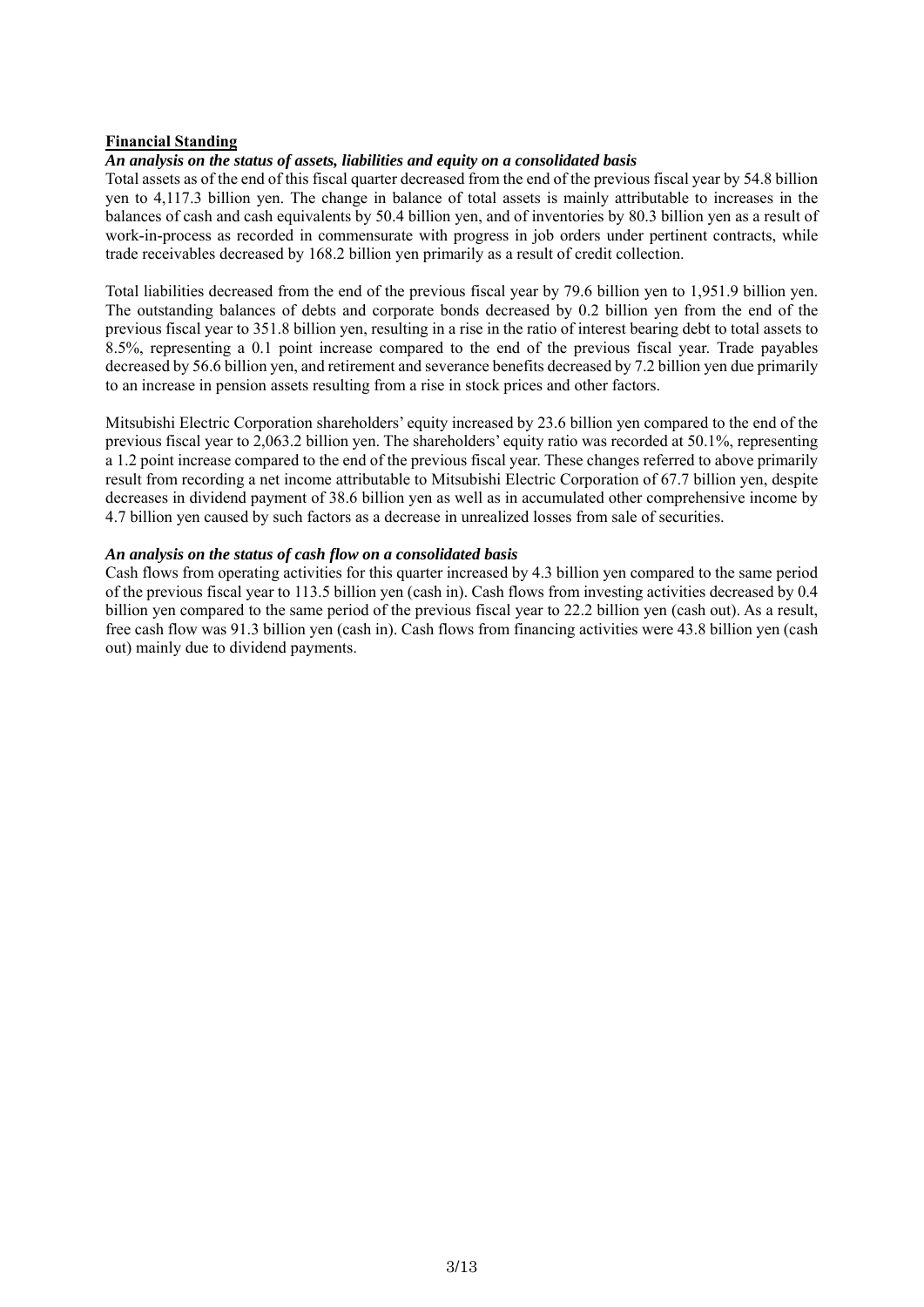### **Forecast for Fiscal 2018**

As a result of the company's revised terms of foreign currency rates in which it sees the yen weaker mainly against the euro in and after the second quarter of fiscal 2018, as well as growth expected in the Industrial Automation Systems segment in which it sees an increase in demand for capital expenditures mainly in Asia, the company's consolidated earnings forecast for the first half of fiscal 2018, ending September 30, 2017, and for fiscal 2018, ending March 31, 2018, have been revised from the announcement on April 28, 2017 as stated below.

Other income increased by 10.0 billion yen due primarily to a higher than expected gain in sales of investment securities in Renesas Electronics Corporation.

| <b>Consolidated</b>                                           | <b>Previous forecast</b><br>(announced Apr. 28) | <b>Current forecast</b> |                                                  |  |  |  |
|---------------------------------------------------------------|-------------------------------------------------|-------------------------|--------------------------------------------------|--|--|--|
| Net sales:                                                    | $2,030.0$ billion yen                           | 2,080.0 billion yen     | (5% increase from the same period last year)     |  |  |  |
| Operating income:                                             | 125.0 billion yen                               | 140.0 billion yen       | $(15\%$ increase from the same period last year) |  |  |  |
| Income before<br>income taxes:                                | 135.0 billion yen                               | 160.0 billion yen       | (29% increase from the same period last year)    |  |  |  |
| Net income<br>attributable to<br>Mitsubishi Electric<br>Corp. | 95.0 billion yen                                | 110.0 billion yen       | (25% increase from the same period last year)    |  |  |  |

*First Half of Fiscal 2018 Consolidated Earnings Forecast* 

### *Fiscal 2018 Consolidated Earnings Forecast*

| <b>Consolidated</b>                                           | <b>Previous forecast</b><br>(announced Apr. 28) | <b>Current forecast</b> |                                                 |  |  |  |
|---------------------------------------------------------------|-------------------------------------------------|-------------------------|-------------------------------------------------|--|--|--|
| Net sales:                                                    | 4,300.0 billion yen                             | 4,370.0 billion yen     | (3% increase from the previous fiscal year)     |  |  |  |
| Operating income:                                             | 280.0 billion yen                               | 300.0 billion yen       | $(11\%$ increase from the previous fiscal year) |  |  |  |
| Income before<br>income taxes:                                | 300.0 billion yen                               | 330.0 billion yen       | $(11\%$ increase from the previous fiscal year) |  |  |  |
| Net income<br>attributable to<br>Mitsubishi Electric<br>Corp. | 215.0 billion yen                               | 235.0 billion yen       | (12% increase from the previous fiscal year)    |  |  |  |

Exchange rates in and after the second quarter of fiscal 2018 is unchanged from the previous announcement at 105 yen to the U.S. dollar, while exchange rates to the euro have been revised to 120 yen, ten yen weaker than the previous rate.

**Note**: *The results forecast above is based on assumptions deemed reasonable by the Company at the present time, and actual results may differ significantly from forecasts. Please refer to the cautionary statement at the end.*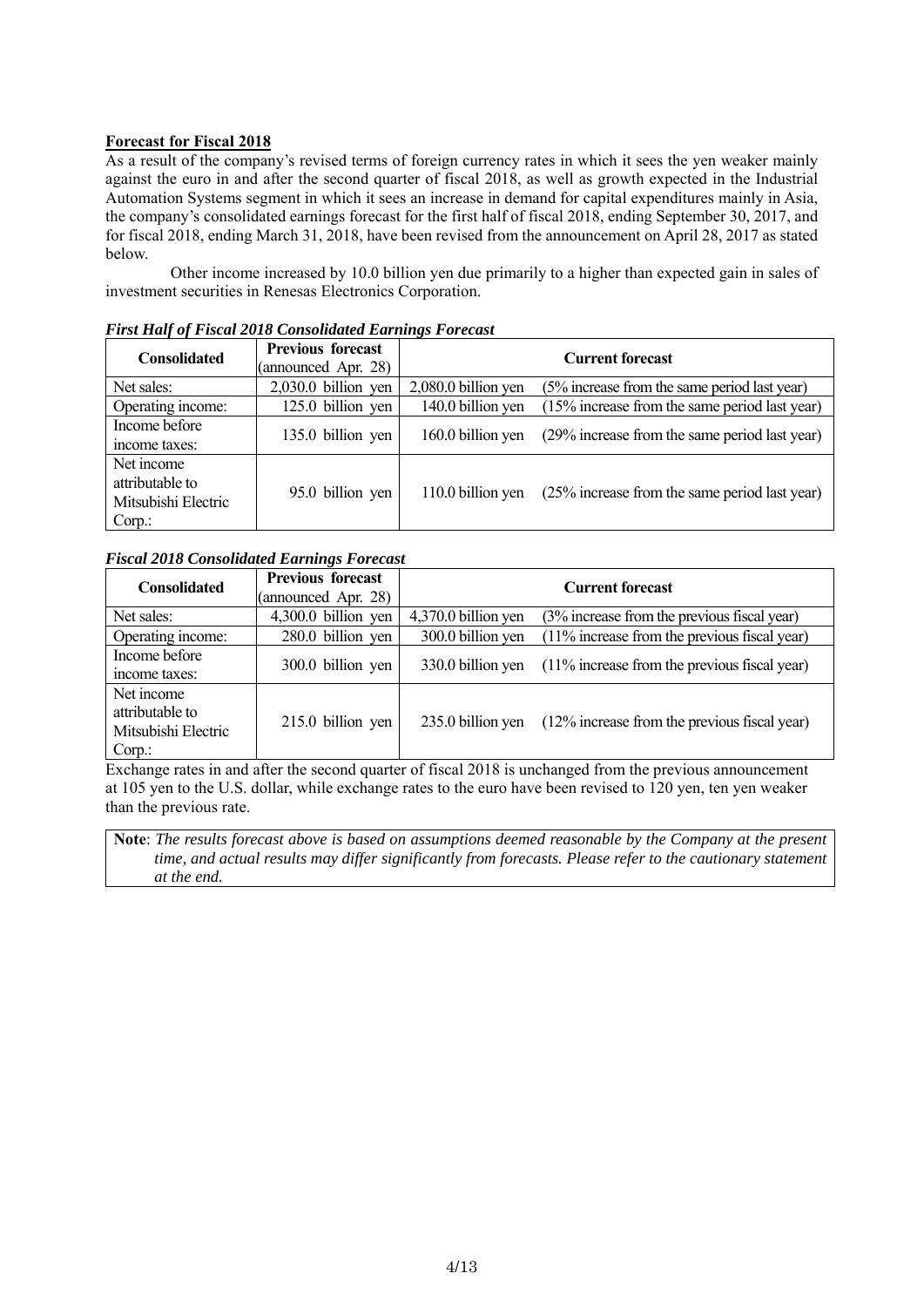# **Consolidated Financial Results Summary**

| (In billions of yen except where noted)                                    |                                     |                                     |               |           |
|----------------------------------------------------------------------------|-------------------------------------|-------------------------------------|---------------|-----------|
|                                                                            | FY'17Q1(A)                          | FY '18 Q1 (B)                       |               |           |
|                                                                            | $(Apr. 1, 2016 -$<br>Jun. 30, 2016) | $(Apr. 1, 2017 -$<br>Jun. 30, 2017) | $B - A$       | $B/A$ (%) |
| Net sales                                                                  | 927.0                               | 1,005.5                             | 78.5          | 108       |
| Operating income                                                           | 59.7                                | 74.2                                | 14.5          | 124       |
| Income before income taxes                                                 | 61.0                                | 99.2                                | 38.2          | 163       |
| Net income attributable to<br>Mitsubishi Electric Corp.                    | 42.9                                | 67.7                                | 24.8          | 158       |
| Basic net income per share<br>attributable to Mitsubishi<br>Electric Corp. | 19. $99$ yen                        | $31.57$ yen                         | $11^{58}$ yen | 158       |

**Notes**:

1) Consolidated financial charts are made in accordance with U.S. GAAP.

2) The Company has 213 consolidated subsidiaries.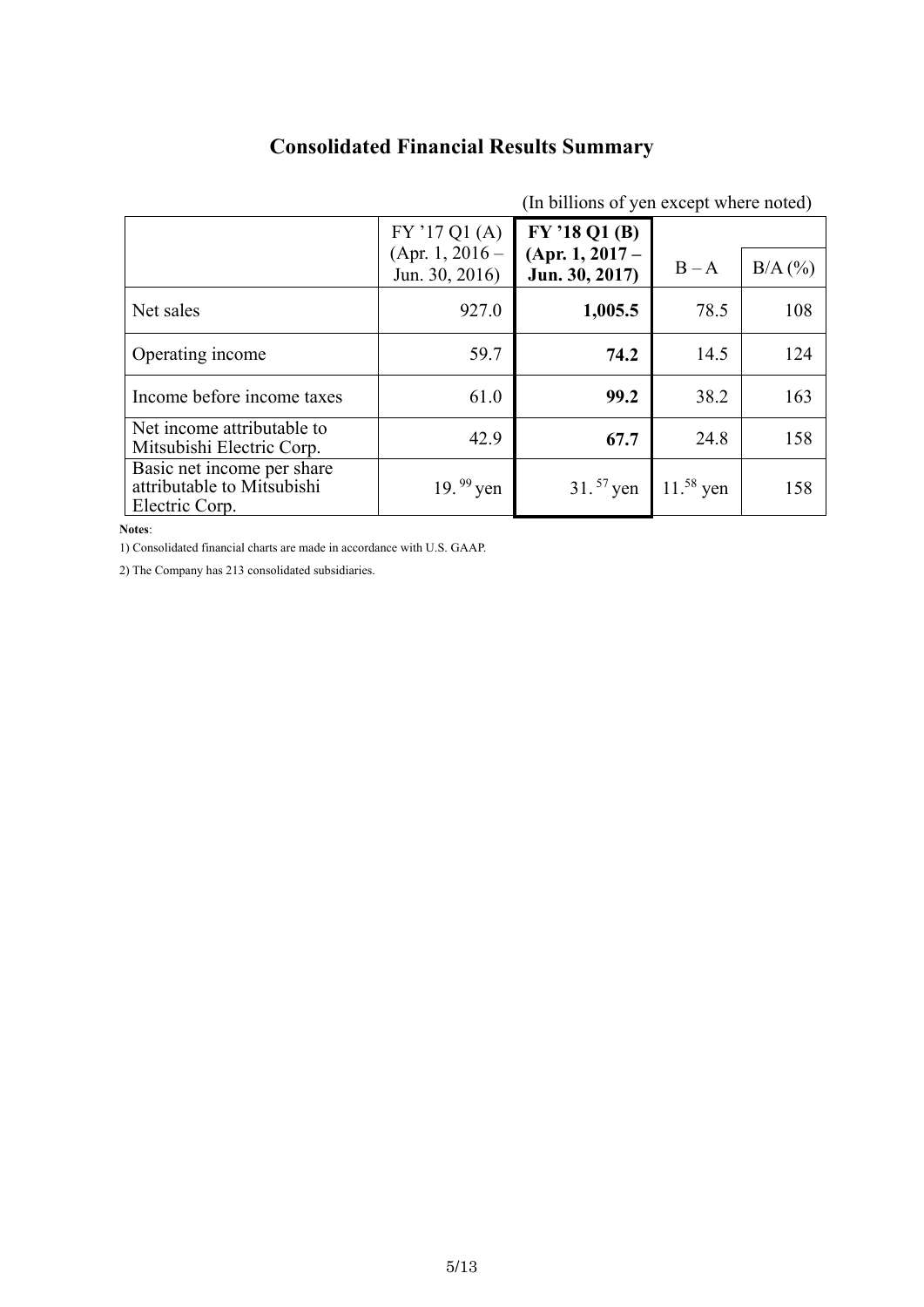### **Consolidated Profit and Loss Statement**

(In millions of yen)

|                                                         | FY '17 Q1       |        | FY'18 Q1          |        |           |                |
|---------------------------------------------------------|-----------------|--------|-------------------|--------|-----------|----------------|
|                                                         | (Apr. 1, 2016 – |        | $(Apr. 1, 2017 -$ |        |           |                |
|                                                         | Jun. 30, 2016)  |        | Jun. 30, 2017)    |        |           |                |
|                                                         | (A)             | $%$ of | <b>(B)</b>        | $%$ of | $B - A$   | B/A            |
|                                                         |                 | total  |                   | total  |           | $\binom{0}{0}$ |
| Net sales                                               | 927,077         | 100.0  | 1,005,599         | 100.0  | 78,522    | 108            |
| Cost of sales                                           | 627,503         | 67.7   | 681,232           | 67.7   | 53,729    | 109            |
| Selling, general and                                    | 239,870         | 25.9   | 250,121           | 24.9   | 10,251    | 104            |
| administrative expenses                                 |                 |        |                   |        |           |                |
| Operating income                                        | 59,704          | 6.4    | 74,246            | 7.4    | 14,542    | 124            |
| Other income                                            | 26,540          | 2.9    | 28,493            | 2.8    | 1,953     | 107            |
| <b>Interest and Dividends</b>                           | 2,861           | 0.3    | 3,587             | 0.4    | 726       | 125            |
| Equity in earnings of                                   | 3,587           | 0.4    | 2,405             | 0.2    | (1,182)   | 67             |
| affiliated companies                                    |                 |        |                   |        |           |                |
| Other                                                   | 20,092          | 2.2    | 22,501            | 2.2    | 2,409     | 112            |
| Other expenses                                          | 25,235          | 2.7    | 3,491             | 0.3    | (21, 744) | 14             |
| Interest                                                | 759             | 0.1    | 677               | 0.0    | (82)      | 89             |
| Other                                                   | 24,476          | 2.6    | 2,814             | 0.3    | (21, 662) | 11             |
| Income before income taxes                              | 61,009          | 6.6    | 99,248            | 9.9    | 38,239    | 163            |
| Income taxes                                            | 14,760          | 1.6    | 29,241            | 2.9    | 14,481    | 198            |
| Net income                                              | 46,249          | 5.0    | 70,007            | 7.0    | 23,758    | 151            |
| Net income attributable to                              | 3,335           | 0.4    | 2,263             | 0.3    | (1,072)   | 68             |
| the noncontrolling interests                            |                 |        |                   |        |           |                |
| Net income attributable to<br>Mitsubishi Electric Corp. | 42,914          | 4.6    | 67,744            | 6.7    | 24,830    | 158            |

## **Consolidated Comprehensive Income Statement**

|                                                     |                                                   |                                                      | (In millions of yen) |
|-----------------------------------------------------|---------------------------------------------------|------------------------------------------------------|----------------------|
|                                                     | FY'17Q1(A)<br>$(Apr. 1, 2016 -$<br>Jun. 30, 2016) | FY '18 Q1 (B)<br>$(Apr. 1, 2017 -$<br>Jun. 30, 2017) | $B - A$              |
| Net income                                          | 46,249                                            | 70,007                                               | 23,758               |
| Other comprehensive income (loss), net of tax       |                                                   |                                                      |                      |
| Foreign currency translation adjustments            | (67, 544)                                         | 4,720                                                | 72,264               |
| Pension liability adjustments                       | (14, 840)                                         | 12,477                                               | 27,317               |
| Unrealized gains (losses) on securities             | (27,967)                                          | (21, 638)                                            | 6,329                |
| Unrealized gains (losses) on derivative instruments | (34)                                              | (63)                                                 | (29)                 |
| Total                                               | (110, 385)                                        | (4,504)                                              | 105,881              |
| Comprehensive income (loss)                         | (64, 136)                                         | 65,503                                               | 129,639              |
| Comprehensive income (loss) attributable to         | (3,461)                                           | 2,512                                                | 5,973                |
| the noncontrolling interests                        |                                                   |                                                      |                      |
| Comprehensive income (loss) attributable to         | (60, 675)                                         | 62,991                                               | 123,666              |
| Mitsubishi Electric Corp.                           |                                                   |                                                      |                      |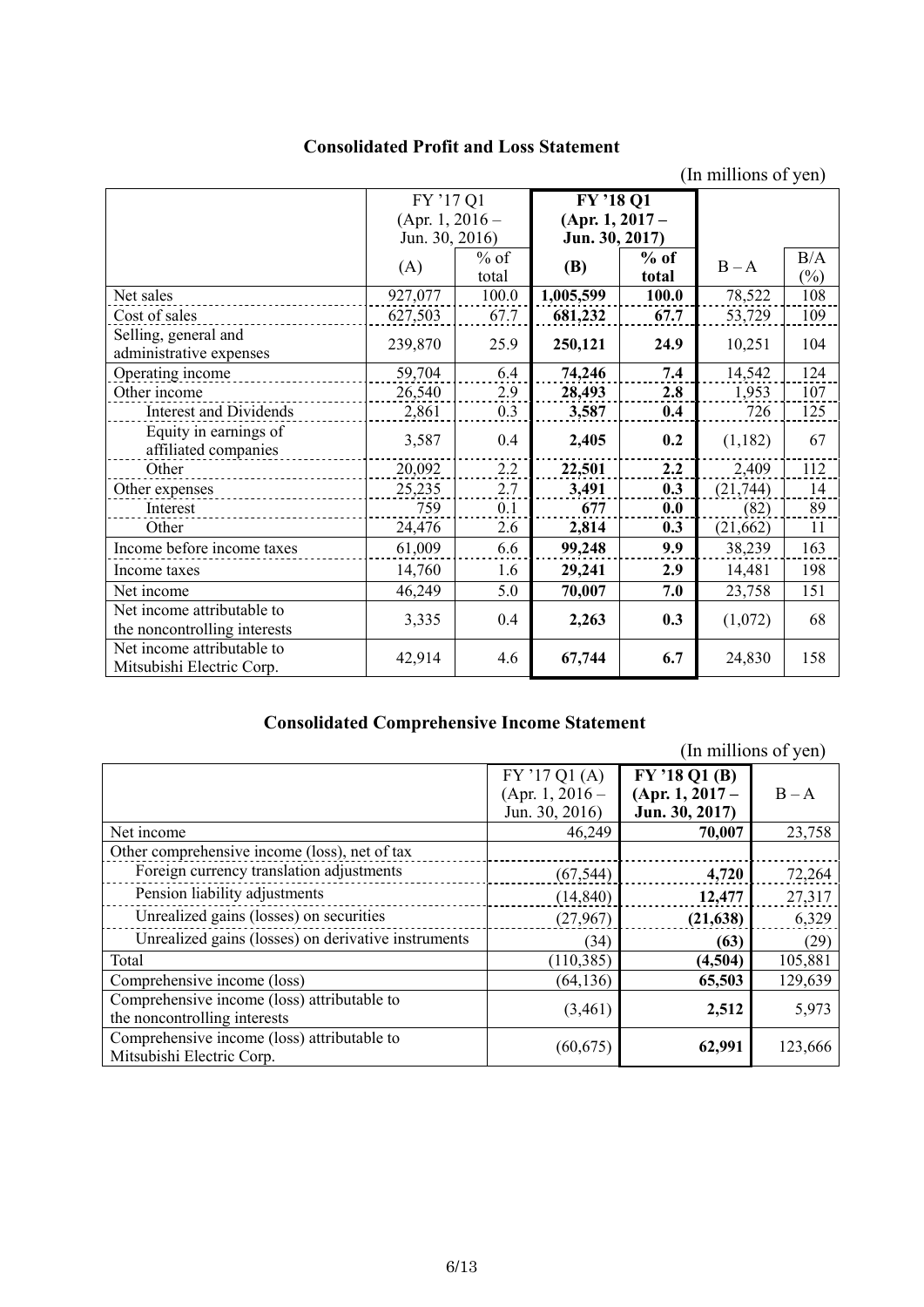### **Consolidated Balance Sheet**

(In millions of yen)

|                                                  | FY'17(A)    | FY '18 Q1 (B) |           |
|--------------------------------------------------|-------------|---------------|-----------|
|                                                  | (ended Mar. | (ended Jun.   | $B - A$   |
|                                                  | 31, 2017)   | 30, 2017)     |           |
| (Assets)                                         |             |               |           |
| Current assets                                   | 2,500,685   | 2,494,270     | (6, 415)  |
| Cash and cash equivalents                        | 662,469     | 712,900       | 50,431    |
| Trade receivables                                | 1,037,201   | 869,117       | (168,084) |
| Inventories                                      | 643,040     | 723,340       | 80,300    |
| Prepaid expenses and other current assets        | 157,975     | 188,913       | 30,938    |
| Long-term trade receivables                      | 2,815       | 2,644         | (171)     |
| Investments                                      | 618,935     | 578,353       | (40, 582) |
| Net property, plant and equipment                | 732,611     | 745,257       | 12,646    |
| Other assets                                     | 317,224     | 296,849       | (20, 375) |
| <b>Total assets</b>                              | 4,172,270   | 4,117,373     | (54, 897) |
| (Liabilities)                                    |             |               |           |
| <b>Current liabilities</b>                       | 1,525,761   | 1,472,476     | (53,285)  |
| Bank loans and current portion of long-term debt | 124,368     | 134,310       | 9,942     |
| Trade payables                                   | 780,202     | 723,525       | (56, 677) |
| Other current liabilities                        | 621,191     | 614,641       | (6, 550)  |
| Long-term debt                                   | 227,756     | 217,516       | (10, 240) |
| Retirement and severance benefits                | 194,990     | 187,719       | (7,271)   |
| Other fixed liabilities                          | 83,055      | 74,212        | (8, 843)  |
| <b>Total liabilities</b>                         | 2,031,562   | 1,951,923     | (79, 639) |
|                                                  |             |               |           |
| (Equity)                                         |             |               |           |
| Mitsubishi Electric Corp. shareholders' equity   | 2,039,627   | 2,063,279     | 23,652    |
| Common stock                                     | 175,820     | 175,820       |           |
| Capital surplus                                  | 212,530     | 212,530       |           |
| Retained earnings                                | 1,654,557   | 1,683,659     | 29,102    |
| Accumulated other comprehensive income (loss)    | (2,052)     | (6,805)       | (4,753)   |
| Treasury stock at cost                           | (1,228)     | (1, 925)      | (697)     |
| Noncontrolling interests                         | 101,081     | 102,171       | 1,090     |
| Total equity                                     | 2,140,708   | 2,165,450     | 24,742    |
| <b>Total liabilities and equity</b>              | 4,172,270   | 4, 117, 373   | (54,897)  |
| <b>Balance of Debt</b>                           | 352,124     | 351,826       | (298)     |
| Accumulated other comprehensive income (loss):   |             |               |           |
| Foreign currency translation adjustments         | 18,535      | 23,023        | 4,488     |
| Pension liability adjustments                    | (156,993)   | (144, 517)    | 12,476    |
| Unrealized gains on securities                   | 136,352     | 114,685       | (21,667)  |
| Unrealized gains (losses) on derivative          | 54          | 4             | (50)      |
| instruments                                      |             |               |           |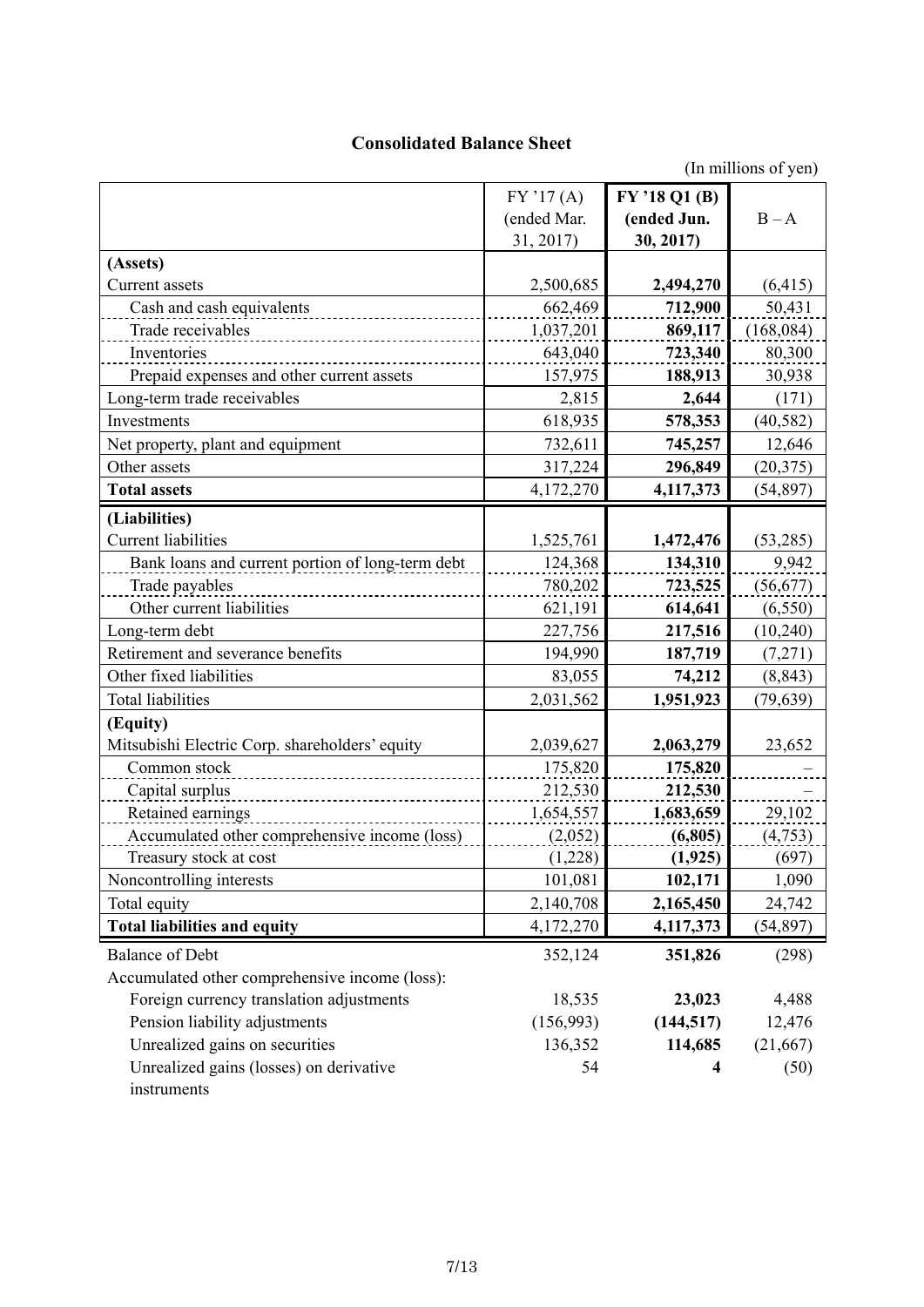### **Consolidated Cash Flow Statement**

(In millions of yen)

|              |                |                                                                                                  | FY '17 Q1       | FY '18 Q1       |           |
|--------------|----------------|--------------------------------------------------------------------------------------------------|-----------------|-----------------|-----------|
|              |                |                                                                                                  | (Apr. 1, 2016 – | (Apr. 1, 2017 – | $B - A$   |
|              |                |                                                                                                  | Jun. 30, 2016)  | Jun. 30, 2017)  |           |
|              |                |                                                                                                  | (A)             | (B)             |           |
| I            |                | <b>Cash flows from operating activities</b>                                                      |                 |                 |           |
|              | 1              | Net income                                                                                       | 46,249          | 70,007          | 23,758    |
|              | $\overline{2}$ | Adjustments to reconcile net income to net cash                                                  |                 |                 |           |
|              |                | provided by operating activities                                                                 |                 |                 |           |
|              |                | (1) Depreciation of tangible fixed assets and other                                              | 29,083          | 32,198          | 3,115     |
|              |                | (2) Decrease in trade receivables                                                                | 202,504         | 173,915         | (28, 589) |
|              |                | (3) Decrease (increase) in inventories                                                           | (64,909)        | (74, 649)       | (9,740)   |
|              |                | (4) Increase (decrease) in trade payables                                                        | (66, 841)       | (54, 944)       | 11,897    |
|              |                | (5) Other, net                                                                                   | (36, 868)       | (32, 938)       | 3,930     |
|              |                | Net cash provided by operating activities                                                        | 109,218         | 113,589         | 4,371     |
| $\mathbf{I}$ |                | Cash flows from investing activities                                                             |                 |                 |           |
|              | 1              | Capital expenditure                                                                              | (34,291)        | (42, 711)       | (8, 420)  |
|              | $\overline{2}$ | Proceeds from sale of property, plant and equipment                                              | 1,413           | 393             | (1,020)   |
|              | 3              | Purchase of short-term investments and investment                                                | (1,010)         | (3,201)         | (2,191)   |
|              |                | securities (net of cash acquired)                                                                |                 |                 |           |
|              | 4              | Proceeds from sale of short-term investments and<br>investment securities (net of cash disposed) | 15,315          | 25,716          | 10,401    |
|              | 5              | Other, net                                                                                       | (4,110)         | (2, 469)        | 1,641     |
|              |                | Net cash used in investing activities                                                            | (22, 683)       | (22, 272)       | 411       |
| $I + II$     |                | Free cash flow                                                                                   | 86,535          | 91,317          | 4,782     |
| Ш            |                | <b>Cash flows from financing activities</b>                                                      |                 |                 |           |
|              | 1              | Proceeds from long-term debt                                                                     | 45              | 82              | 37        |
|              | 2              | Repayment of long-term debt                                                                      | (3,049)         | (2, 336)        | 713       |
|              | 3              | Increase (decrease) in bank loans, net                                                           | 2,570           | (212)           | (2,782)   |
|              | 4              | Dividends paid                                                                                   | (38, 642)       | (38, 642)       | (0)       |
|              | 5              | Purchase of treasury stock                                                                       | (1,097)         | (697)           | 400       |
|              | 6              | Other, net                                                                                       | (954)           | (2,085)         | (1, 131)  |
|              |                | Net cash provided by (used in) financing activities                                              | (41, 127)       | (43,890)        | (2,763)   |
| IV           |                | Effect of exchange rate changes on cash and cash                                                 |                 |                 |           |
|              |                | equivalents                                                                                      | (24, 440)       | 3,004           | 27,444    |
| $\mathbf{V}$ |                | Net increase in cash and cash equivalents                                                        | 20,968          | 50,431          | 29,463    |
| VI           |                | Cash and cash equivalents at beginning of period                                                 | 574,170         | 662,469         | 88,299    |
| VII          |                | Cash and cash equivalents at end of period                                                       |                 |                 | 117,762   |
|              |                |                                                                                                  | 595,138         | 712,900         |           |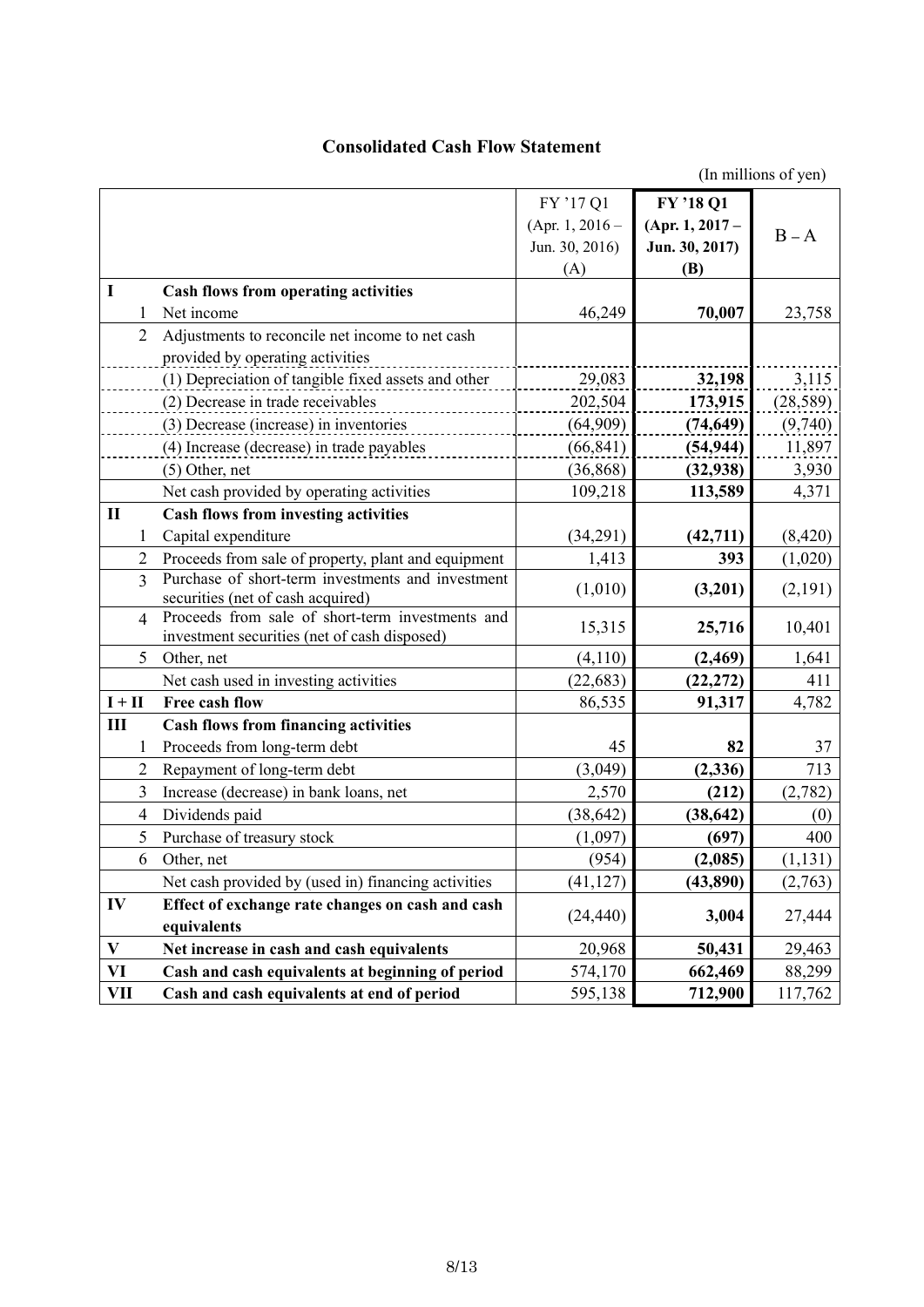## **Consolidated Segment Information**

### **1. Sales and Operating Income by Business Segment**

|                                                 |             |                                                                               |             |                                                                               |          | (In millions of yen) |               |  |
|-------------------------------------------------|-------------|-------------------------------------------------------------------------------|-------------|-------------------------------------------------------------------------------|----------|----------------------|---------------|--|
|                                                 | FY '17 Q1   | (Apr. 1, 2016 –<br>Jun. 30, 2016)                                             |             | FY '18 Q1<br>(Apr. 1, $2017-$<br>Jun. 30, 2017)                               |          |                      | C/A<br>$(\%)$ |  |
| <b>Business Segment</b>                         | Sales $(A)$ | Operating<br>income<br>$\left( \text{loss} \right)$ $\left( \text{B} \right)$ | Sales $(C)$ | Operating<br>income<br>$\left( \text{loss} \right)$ $\left( \text{D} \right)$ | $C - A$  | $D - B$              |               |  |
| <b>Energy and Electric Systems</b>              | 238,051     | 3,926                                                                         | 250,086     | 6,798                                                                         | 12,035   | 2,872                | 105           |  |
| <b>Industrial Automation</b><br><b>Systems</b>  | 302,227     | 32,421                                                                        | 350,817     | 49,832                                                                        | 48,590   | 17,411               | 116           |  |
| Information and<br><b>Communication Systems</b> | 73,525      | (3,179)                                                                       | 80,167      | (2,227)                                                                       | 6,642    | 952                  | 109           |  |
| <b>Electronic Devices</b>                       | 39,080      | 959                                                                           | 48,122      | 3,044                                                                         | 9,042    | 2,085                | 123           |  |
| Home Appliances                                 | 261,925     | 31,786                                                                        | 269,892     | 24,126                                                                        | 7,967    | (7,660)              | 103           |  |
| Others                                          | 156,390     | 2,643                                                                         | 170,626     | 2,112                                                                         | 14,236   | (531)                | 109           |  |
| Subtotal                                        | 1,071,198   | 68,556                                                                        | 1,169,710   | 83,685                                                                        | 98,512   | 15,129               | 109           |  |
| Eliminations and other                          | (144, 121)  | (8, 852)                                                                      | (164, 111)  | (9, 439)                                                                      | (19,990) | (587)                |               |  |
| Total                                           | 927,077     | 59,704                                                                        | 1,005,599   | 74,246                                                                        | 78,522   | 14,542               | 108           |  |

\*Notes: Inter-segment sales are included in the above chart.

### **2. Sales and Operating Income by Location**

|                        |             |                             |              |                   |          | (In millions of yen) |        |
|------------------------|-------------|-----------------------------|--------------|-------------------|----------|----------------------|--------|
|                        |             | FY '17 Q1                   |              | FY'18 Q1          |          |                      |        |
|                        |             | (Apr. 1, 2016 –             |              | $(Apr. 1, 2017 -$ |          |                      | C/A    |
| Location               |             | Jun. 30, 2016)              |              | Jun. 30, 2017)    | $C - A$  | $D - B$              |        |
|                        |             | Operating                   |              | <b>Operating</b>  |          |                      | $(\%)$ |
|                        | Sales $(A)$ | Sales $(C)$<br>income $(B)$ | income $(D)$ |                   |          |                      |        |
| Japan                  | 694,715     | 17,946                      | 756,600      | 36,950            | 61,885   | 19,004               | 109    |
| North America          | 102,125     | 3,613                       | 106,075      | 4,273             | 3,950    | 660                  | 104    |
| Asia (excluding Japan) | 261,776     | 29,394                      | 298,668      | 27,335            | 36,892   | (2,059)              | 114    |
| Europe                 | 110,693     | 4,151                       | 124,396      | 5,236             | 13,703   | 1,085                | 112    |
| Others                 | 11,007      | 443                         | 10,161       | 410               | (846)    | (33)                 | 92     |
| Subtotal               | 1,180,316   | 55,547                      | 1,295,900    | 74,204            | 115,584  | 18,657               | 110    |
| Eliminations           | (253, 239)  | 4,157                       | (290.301)    | 42                | (37,062) | (4,115)              |        |
| Total                  | 927,077     | 59,704                      | 1,005,599    | 74,246            | 78,522   | 14,542               | 108    |

\*Notes: Inter-segment sales are included in the above chart.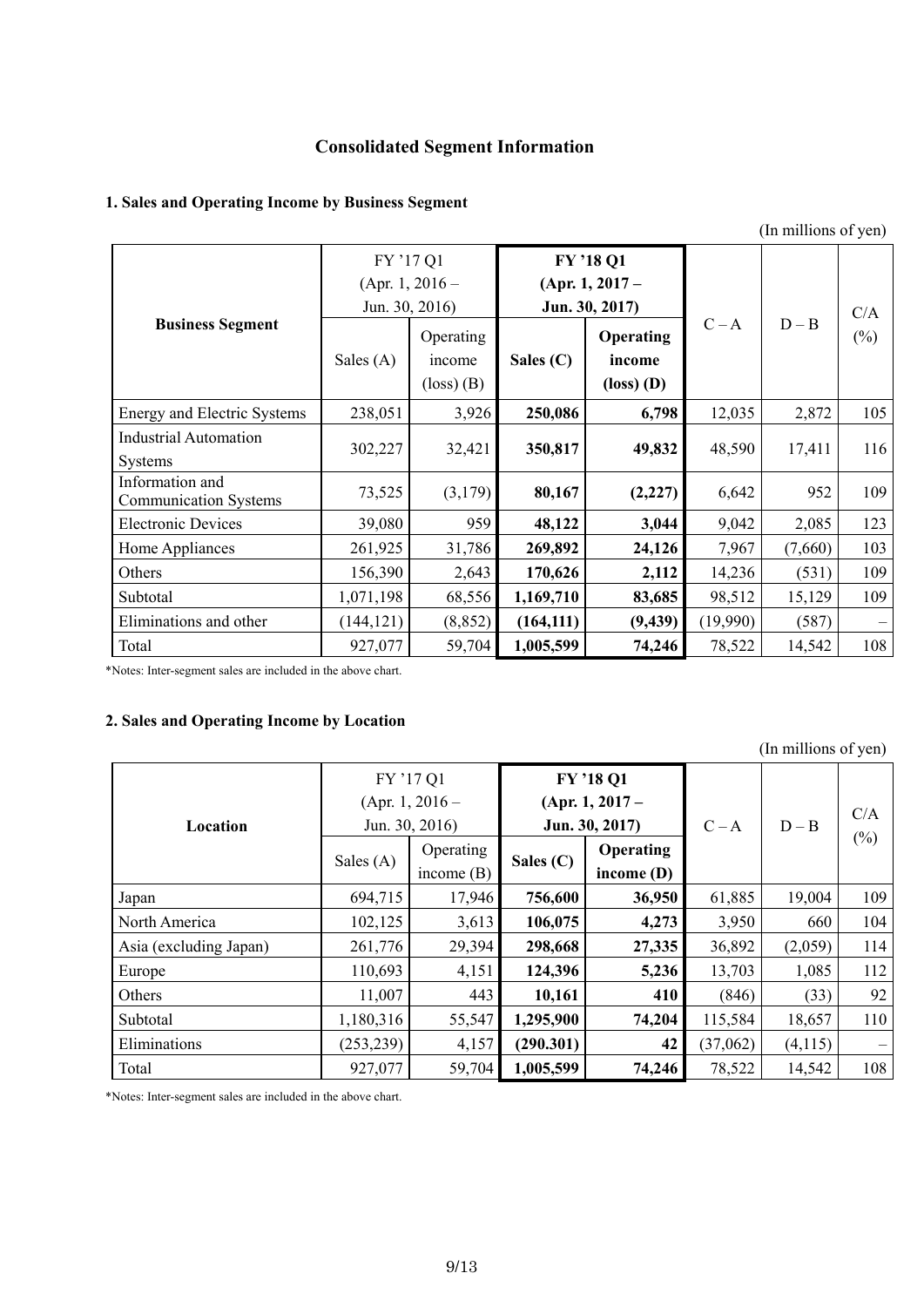### **3. Sales by Location of Customers**

(In millions of yen)

| <b>Location of Customers</b> |                           |             | FY '17 Q1<br>(Apr. 1, 2016 –<br>Jun. 30, 2016) |           | FY'18 Q1<br>$(Apr. 1, 2017 -$<br>Jun. 30, 2017) | $B - A$ | B/A<br>$(\%)$ |  |
|------------------------------|---------------------------|-------------|------------------------------------------------|-----------|-------------------------------------------------|---------|---------------|--|
|                              |                           | Sales $(A)$ | $%$ of total<br>net sales                      | Sales (B) | % of total<br>net sales                         |         |               |  |
|                              | Japan                     | 471,588     | 50.9                                           | 499,717   | 49.7                                            | 28,129  | 106           |  |
|                              | North America             | 101,529     | 10.9                                           | 105,542   | 10.5                                            | 4,013   | 104           |  |
|                              | Asia<br>(excluding Japan) | 230,218     | 24.8                                           | 270,737   | 26.9                                            | 40,519  | 118           |  |
|                              | Europe                    | 103,496     | 11.2                                           | 112,064   | 11.2                                            | 8,568   | 108           |  |
|                              | Others                    | 20,246      | 2.2                                            | 17,539    | 1.7                                             | (2,707) | 87            |  |
|                              | Total overseas sales      | 455,489     | 49.1                                           | 505,882   | 50.3                                            | 50,393  | 111           |  |
| Consolidated total           |                           | 927,077     | 100.0                                          | 1,005,599 | 100.0                                           | 78,522  | 108           |  |

### **Cautionary Statement**

The Mitsubishi Electric Group (hereafter "the Group") is involved in development, manufacture and sales in a wide range of fields including Energy and Electric Systems, Industrial Automation Systems, Information and Communication Systems, Electronic Devices and Home Appliances, and these operations extend globally, not only inside Japan, but also in North America, Europe, Asia and other regions. While the statements herein are based on certain assumptions and premises that the Group trusts and considers to be reasonable under the circumstances on the date of announcement, actual financial standings and operating results are subject to change due to any of the factors as contemplated hereunder and/or any additional factor unforeseeable as of the date of this announcement. Such factors materially affecting the expectations expressed herein shall include but are not limited to the following:

(1) Important trends

The Group's operations may be affected by trends in the global economy, social conditions, laws, tax codes and regulations.

(2) Foreign currency exchange rates

Fluctuations in foreign currency markets may affect the Group's sales of exported products and purchases of imported materials that are denominated in U.S. dollars or euros, as well as its Asian production bases' sales of exported products and purchases of imported materials that are denominated in foreign currencies.

(3) Stock markets

A fall in stock market prices may cause the Group to record devaluation losses on marketable securities, or cause an increase in retirement benefit obligations in accordance with a decline in the fair value of pension assets.

- (4) Supply/demand balance for products and procurement conditions for materials and components A decline in prices and shipments due to changes in the supply/demand balance, as well as an increase in material prices due to a worsening of material and component procurement conditions, may adversely affect the Group's performance.
- (5) Fund raising An increase in interest rates, the yen interest rate in particular, would increase the Group's interest expenses.
- (6) Significant patent matters

Important patent filings, licensing, copyrights and patent-related disputes may adversely affect related businesses.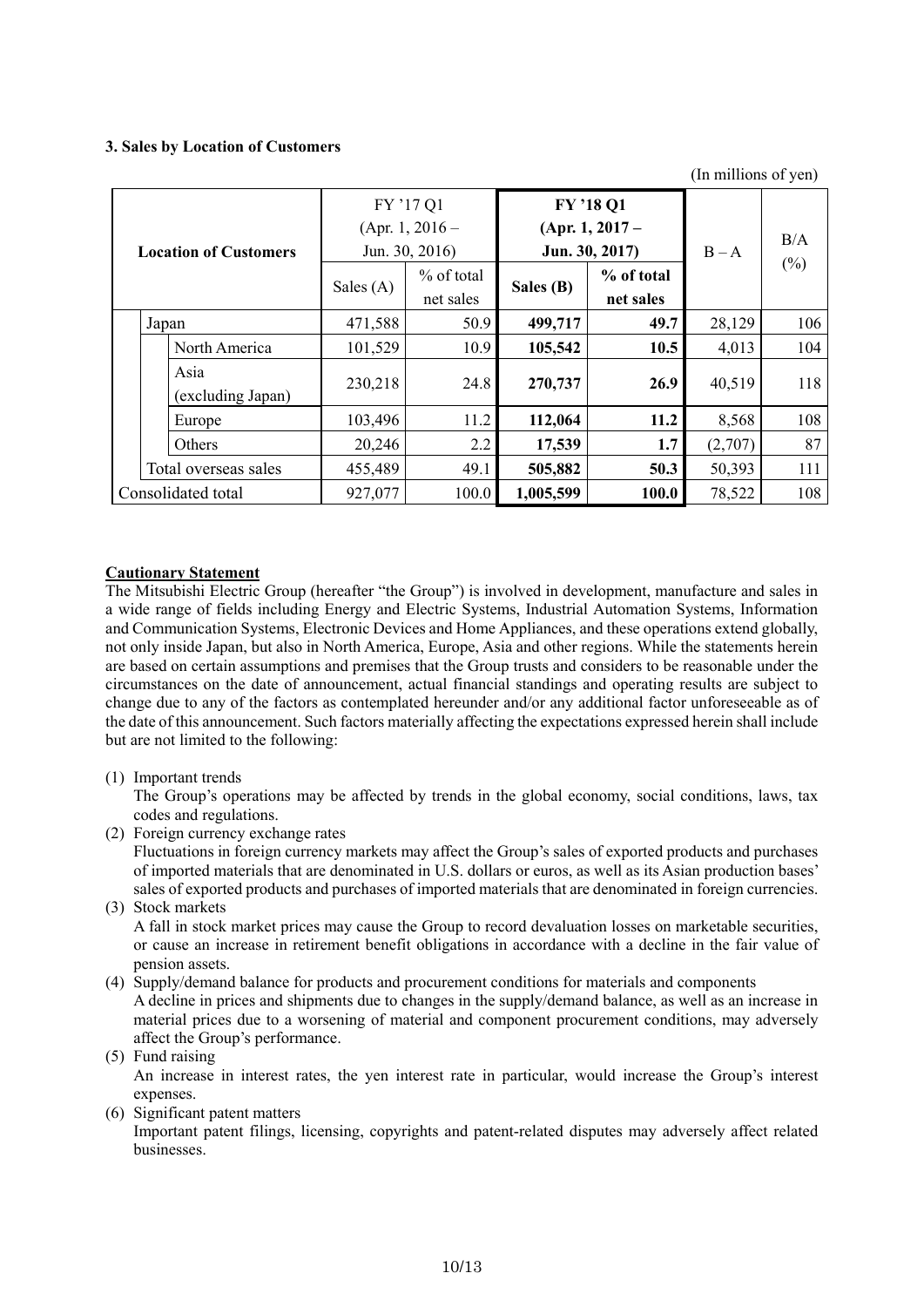(7) Environmental legislation or relevant issues

The Group may incur losses or expenses owing to changes in environmental legislation or the occurrence of environmental issues. Such changes in legislation or the occurrence of environmental issues may also impact manufacturing and all corporate activities of the Group.

- (8) Flaws or defects in products or services The Group may incur losses or expenses resulting out of flaws or defects in products or services, and the lowered reputation of the quality of all its products and services may affect the entire Group.
- (9) Litigation and other legal proceedings The Group's operations may be affected by lawsuits or other legal proceedings against Mitsubishi Electric, its subsidiaries and/or equity-method affiliated companies.
- (10)Disruptive changes

Disruptive changes in technology, development of products using new technology, timing of production and market introduction may adversely affect the Group's performance.

(11)Business restructuring

The Group may record losses due to restructuring measures.

(12)Information security

The performance of the Group may be affected by computer virus infections, unauthorized access and other unpredictable incidents that lead to the loss or leakage of personal information held by the Group or confidential information regarding the Group's business such as its technology, sales and other operations.

(13)Natural disasters

The Group's operations, particularly manufacturing activities, may be affected by the occurrence of earthquakes, typhoons, tsunami, fires and other large-scale disasters.

(14)Other significant factors

The Group's operations may be affected by the outbreak of social or political upheaval due to terrorism, war, pandemic by new strains of influenza and other diseases, or other factors.

### **Notes**

1. Change in the accounting policy

On April 1, 2017, the Company adopted Accounting Standards Update 2015-17 "Balance Sheet Classification of Deferred Taxes" issued by the Financial Accounting Standards Board. To reflect this adoption, all deferred tax assets and liabilities have been classified as noncurrent in the consolidated balance sheets and subsequently, deferred tax assets and liabilities in the same tax-paying component or tax jurisdiction were offset. The consolidated balance sheet as of March 31, 2017 has been reclassified to reflect this adoption and accordingly, deferred tax assets previously included in 'Prepaid expenses and other current assets' and deferred tax liabilities previously included in 'Other liabilities' have been reclassified as 'Other assets'.

###

#### **About Mitsubishi Electric Corporation**

With over 90 years of experience in providing reliable, high-quality products, Mitsubishi Electric Corporation (TOKYO: 6503) is a recognized world leader in the manufacture, marketing and sales of electrical and electronic equipment used in information processing and communications, space development and satellite communications, consumer electronics, industrial technology, energy, transportation and building equipment. Embracing the spirit of its corporate statement, Changes for the Better, and its environmental statement, Eco Changes, Mitsubishi Electric endeavors to be a global, leading green company, enriching society with technology. The company recorded consolidated group sales of 4,238.6 billion yen (US\$ 37.8 billion\*) in the fiscal year ended March 31, 2017. For more information visit:

www.MitsubishiElectric.com

\*At an exchange rate of 112 yen to the US dollar, the rate given by the Tokyo Foreign Exchange Market on March 31, 2017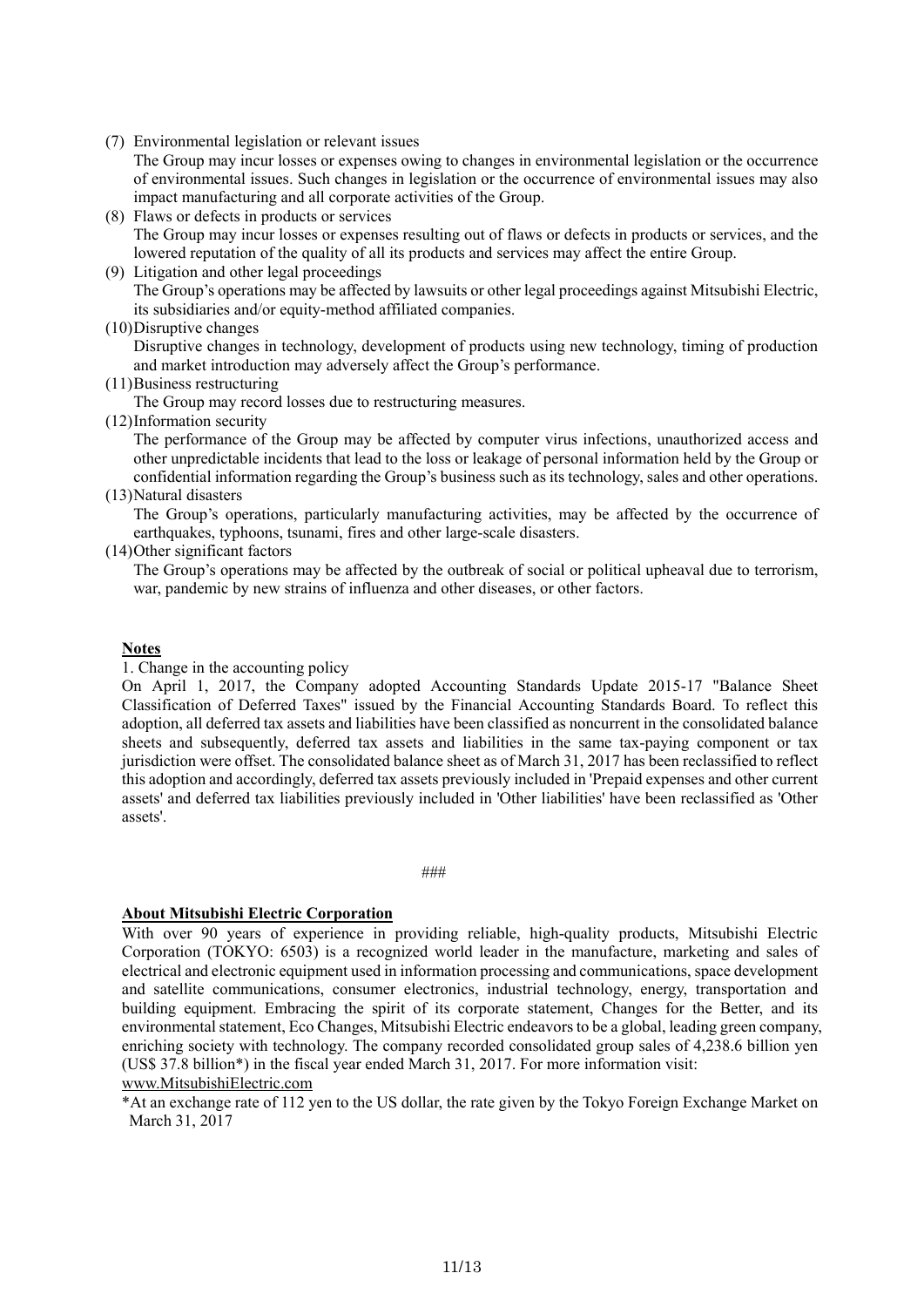Mitsubishi Electric Corporation July 31, 2017

# **Fiscal 2018 First-quarter Consolidated Results**

- 1. Financial Results
- 2. Net Sales and Operating Income by Segment
- 3. Overseas Net Sales by Segment
- 4. Foreign Exchange Rates for Recording Net Sales and Impact of Exchange Rate Fluctuations on Net Sales